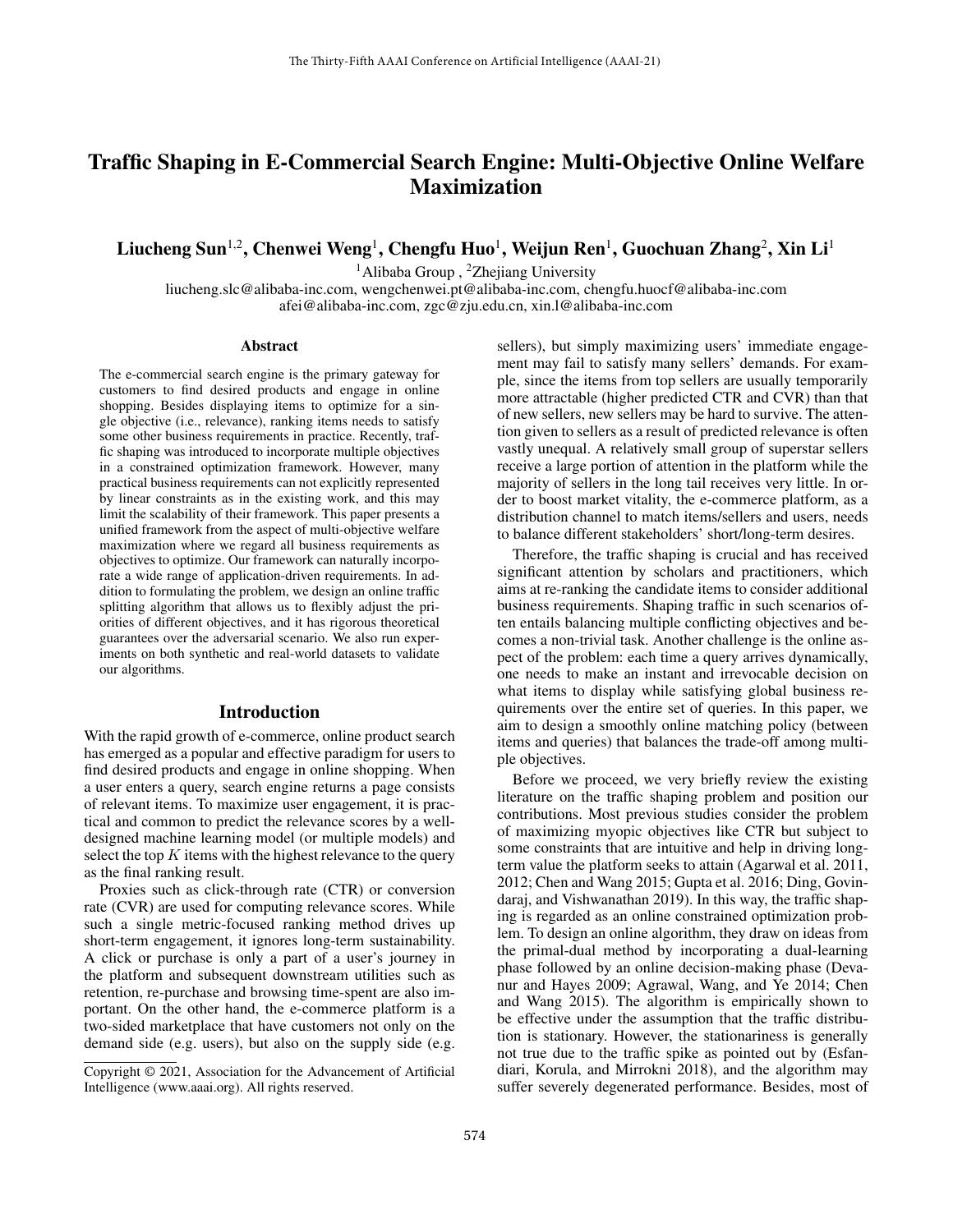them do not present theoretical guarantees on the solution quality except (Shah, Soni, and Chevalier 2017). Moreover, many practical business requirements can not explicitly represented by linear constraints as in all the aforementioned prior work, and this may limit the scalability of their framework.

In this paper, we propose a unified framework from the aspect of multi-objective optimization for dealing with traffic shaping problem. The key insight is that instead of imposing the business constraints, we regard all business requirements as objective to optimize. The designed algorithm allows us to flexibly adjust the priorities of different objectives. It is robust with any traffic distributions and has rigorous theoretical guarantees. Our framework can naturally incorporate a wide range of application-driven requirements. At the time of writing, the method was fully deployed on a large e-commerce website for the traffic shaping task. To summarize, this paper provides three-fold contributions.

- First, we propose a unified framework for dealing with the traffic shaping problem in e-commercial search engine, where users arrive in an online manner and we wish to make decisions that optimize for multiple objectives. In particular, we aim at maximizing the sum of relevance scores, the delivery of guaranteed impressions/clicks and the number of sold items.
- Second, we develop a provably efficient traffic splitting algorithm and provide formal mathematical guarantees. To do so, we show that the objective functions are submodular (linear, budget-additive and probabilistic coverage, respectively) and exploit the primal-dual techniques to design and analyze the online algorithm. In particular, under some mild assumptions, we prove the following main theorem.

**Theorem 1.** *There is a*  $(p_1, p_2(1 - e^{-\frac{1}{p_2}}), p_3/(1 + p_3))$ *competitive algorithm for our tri-objective traffic shaping problem, for any given*  $p_1, p_2, p_3 \ge 0$  *with*  $p_1 + p_2 + p_3 \le$ 1*.*

• Third, extensive experiments are conducted. The simulation results on a synthetic dataset validate the effectiveness of our proposed algorithm and the A/B testing results in the real-world production environment exhibit the effectiveness and practicability of the method.

The remainder of the paper is structured as follows. Section 2 gives some preliminaries. Section 3 introduces the problem statement and formulation. The basic algorithm and the improved algorithm are presented in Section 4. Section 5 reports our experiments followed by additional related work in Section 6, and Section 7 concludes the paper.

#### **Preliminaries**

In this section, we present some definitions and useful tools that are necessary for our explanation and analysis throughout the paper.

Submodular function. If Ω is a finite set, a *submodular* function is a valuation function  $w: 2^{|\Omega|} \to \mathbb{R}$ , where  $2^{|\Omega|}$ denotes the power set of  $\Omega$ , which satisfied the following condition:

$$
w(S \cup e) - w(S) \ge w(T \cup e) - w(T) \tag{1}
$$

for every  $S, T \subseteq \Omega$  with  $S \subseteq T$  and every  $e \in \Omega \backslash T$ . Moreover, we say w is *monotone* if for every  $S \subseteq T \subseteq \Omega$ ,  $w(S) \leq w(T)$ .

There are other equivalent definitions but the above formula intuitively shows that submodular functions capture a natural diminishing returns property, which makes them suitable for many applications. Therefore it is natural to study submodular optimization, and there is a large amount of work on minimizing/maximizing submodular functions subject to some constraints. Among them, we are concerned with the *submodular welfare maximization* in this paper.

Welfare maximization and its variants. In the welfare maximization problem (sometimes also referred to as "combinatorial auctions"), the goal is to allocate  $|\Omega|$  items to n agents with valuation functions  $w_i : 2^{|\Omega|} \rightarrow \mathbb{R}^+$  in a way that maximizes  $\sum_{i=1}^n w_i(S_i)$ , where  $S_i$  is the set of items allocated to agent i (satisfying  $S_i \cap S_j = \emptyset$  for  $i \neq j$  in most cases).

In the online version of the problem, items arrive one by one and we have to allocate each item when it arrives, knowing only the agents' valuations on the items that have arrived so far. If the valuation functions are monotone and submodular, we call it the *online submodular welfare maximization* (online SWM) problem. Moreover, if each agent is associated multiple valuation functions that we hope to optimize simultaneously, it becomes *multi-objective online submodular welfare maximization* problem. In later sections, we will see that our problem falls into this variant. Besides, in our problem, an item is allowed to allocate to multiple agents, and we call this feature as "multiple allocation".

Competitive ratio. The competitive ratio is a commonlyused metric to evaluate the performance of online algorithms. Consider an online maximization problem for example. Let  $ALG(I) = \mathbb{E}[ALG(I)]$  denote the expected performance of  $ALG$  on a concrete instance  $I$ , where the expectation is taken over the arrival sequence  $I$ . Let  $OPT(I) = \mathbb{E}[OPT(I)]$  denote the expected offline optimal, where  $OPT(I)$  refers to the optimal value after we observe the full arrival sequence  $I$ . Then, the competitive ratio is defined as  $\min_I \frac{ALG(I)}{OPT(I)}$  $\frac{ALG(I)}{OPT(I)}$ . In our paper, we conduct competitive ratio analysis on triple objectives.

Primal-dual framework. In the online optimization literature, it is common to use the primal-dual framework to design or analyze the algorithm. The idea is briefly stated as follows. We use a Linear Program (LP) to upper bound  $OPT$  and note its corresponding dual problem. Let  $P$  and D be the values of the objective functions of the primal and dual solutions produced, respectively. Initially,  $P = D = 0$ . We focus on a single iteration of the algorithm and denote by  $\Delta P$  and  $\Delta D$  the change in the primal and dual cost, respectively. When the algorithm runs, we maintain a pair of primal and dual solutions to keep the primal and dual feasible and  $\Delta P \ge \Gamma \cdot \Delta D$  all the time. As a result, we have  $ALG \geq \Gamma \cdot D \geq \Gamma \cdot OPT$  where the second inequality follows the weak duality property. Hence the competitive ratio is  $\frac{ALG}{OPT} \geq \Gamma$ . For more details, we refer the interested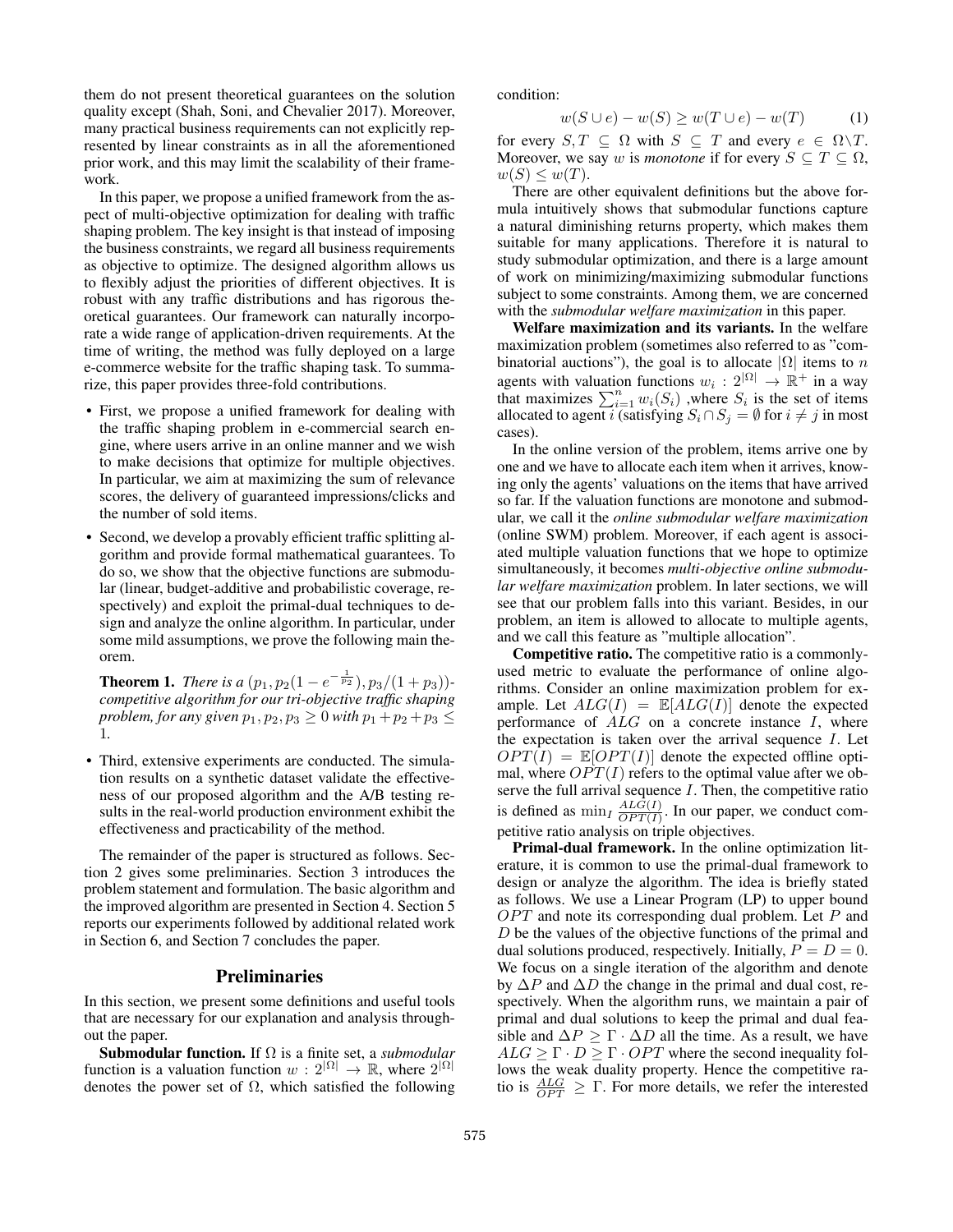readers to (Buchbinder and Naor 2007; Devanur, Jain, and Kleinberg 2013).

## Problem Statement and Formulation

As established in Section 1, when a query arrives, we need to return a list of items to optimize several objectives. In this section, we formally describe the details of the traffic shaping problem that arises in the e-commercial search engine and present the offline tri-objective optimization formulation.

Notations. Let  $I, J$  denote the collections of items and queries respectively. For any query  $j \in \mathcal{J}$ , let  $N(j)$  be the set of items that are retrieved for ranking by the search engine. Similarly, for any item  $i \in \mathcal{I}$ , let  $N(i)$  denote the set of matched queries. We use  $S_i$  to represent the query set that allocated to item  $i$ . Other notations will be introduced when needed.

In the following, we elaborate on three typically objectives considered in the e-commerce platform.

• Relevance. To optimize the short-term user engagement, the first and essential objective is to maximize the sum of relevance scores. Let  $r_{ij}$  be the relevance score between item  $i$  and query  $j$  predicted by the machine learning model<sup>1</sup>. The objective can be written as:

$$
\max_{S} \sum_{i \in \mathcal{I}} f_i(S_i) = \sum_{i \in \mathcal{I}} \sum_{j \in S_i} r_{ij}.
$$
 (2)

• Guaranteed impressions/clicks. As we state before, in practice there are often other business requirements in place. The most common one adopted in industry is the the minimum number of impressions certain items are served with, or in some cases the minimum number of clicks obtained by certain items. This requirement is intuitive and easy to specify from a business perspective: it may protect the interests of premium or new sellers in e-commerce. To accommodate the requirement in our unified multi-objective optimization framework, we claim that it can be expressed as an objective instead of a constraint in the literature. Since the study on guaranteed impressions is a special case of that on guaranteed clicks (by supposing that every exposed item will be clicked), we focus on the latter. We use  $C_i$  to denote the target number of clicks of item i and  $\mathcal{I}_c$  the set of guaranteed items. Let  $v_{ij}$  be the click probability. The second objective can be formulated as:

$$
\max_{S} \sum_{i \in \mathcal{I}_c} g_i(S_i) = \sum_{i \in \mathcal{I}_c} \min \{ \sum_{j \in S_i} v_{ij}, C_i \}.
$$
 (3)

This means that we can not benefit from the extra clicks.

• Number of sold items. We present another crucial business requirement in e-commerce: maximizing the number of sold items. There are usually a huge number of items on the platform, but only a few of them have sales. One key metric to evaluate the prosperity of the market is the

total number of sold items. Once the new items are sold smoothly in the platform, sellers are more active to publish new products and users are more likely to browse. Thus it creates a virtuous circle and is beneficial to the sustainability of the platform. We use  $u_{ij}$  to denote the probability that query (user) j will buy item i and  $\mathcal{I}_s$  the set of items with no sales that we hope to be purchased. Note that in practice not all items with no sales are included and the target items are selected due to some business considerations. Assuming that the queries are independent with each other, the probability that item  $i \in \mathcal{I}_s$ is sold at least once over a set of queries  $S_i$  is:

$$
h_i(S_i) = Pr_i(sold|S_i) = 1 - \prod_{j \in S_i} (1 - u_{ij}).
$$
 (4)

Therefore the third objective can be written as

$$
\max_{S} \sum_{i \in \mathcal{I}_s} h_i(S_i) = \sum_{i \in \mathcal{I}_s} (1 - \prod_{j \in S_i} (1 - u_{ij})). \tag{5}
$$

We further assume that when query j arrives, a list of  $b_i$ distinct items is asked to display in the slots. Let  $c_i(S_i)$  denote whether item  $j$  is included in set  $S_i$ . Put all the pieces together, we get the following ultimate multi-objective optimization formulation:

$$
\max_{S} \sum_{i \in \mathcal{I}} f_i(S_i), \sum_{i \in \mathcal{I}} g_i(S_i), \sum_{i \in \mathcal{I}} h_i(S_i)
$$
\n
$$
s.t. \sum_{j \in N(i)} c_j(S_i) = b_j, \quad \forall j \in \mathcal{J}.
$$
\n
$$
(6)
$$

Note that for item  $i \in \mathcal{I} \backslash \mathcal{I}_c$ ,  $g_i(S_i) = 0$  and for item  $i \in \mathcal{I}$  $\mathcal{I}\backslash\mathcal{I}_s$ ,  $h_i(S_i) = 0$ .

Multi-objective SWM problem with multiple allocation. Finally, we show that the above problem happens to be a multi-objective SWM problem with multiple allocation. The queries and users here are "agents" and "items" respectively defined in the previous section. Each item  $i \in \mathcal{I}$  is associated with three functions which evaluate the values of set of queries exposed to it. We verify that all three valuation functions are submodular:

- $f_i(S_i) = \sum_{j \in S_i} r_{ij}$ . It is a linear function, known as being submodular(modular).
- $g_i(S_i) = \min\{\sum_{j \in S_i} v_{ij}, C_i\}$ . It is a budget-additive function, a typical submodular function.
- $h_i(S_i) = 1 \prod_{j \in S_i} (1 u_{ij})$ . We call it the *probabilistic coverage function*. It is submodular by definition since it satisfies the condition (without loss of generality, the subscript  $i$  is omitted):

$$
h(S' \cup j') - h(S')
$$
  
= 
$$
\prod_{j \in S'} (1 - u_j) - \prod_{j \in S'} (1 - u_j)(1 - u_{j'})
$$
  
= 
$$
\prod_{j \in S'} (1 - u_j)u_{j'}
$$
  

$$
\leq \prod_{j \in S} (1 - u_j)u_{j'}
$$
  
= 
$$
h(S \cup j') - h(S)
$$
 (7)

<sup>&</sup>lt;sup>1</sup>In this paper, we make the simplifying assumption that the predictions are "perfect".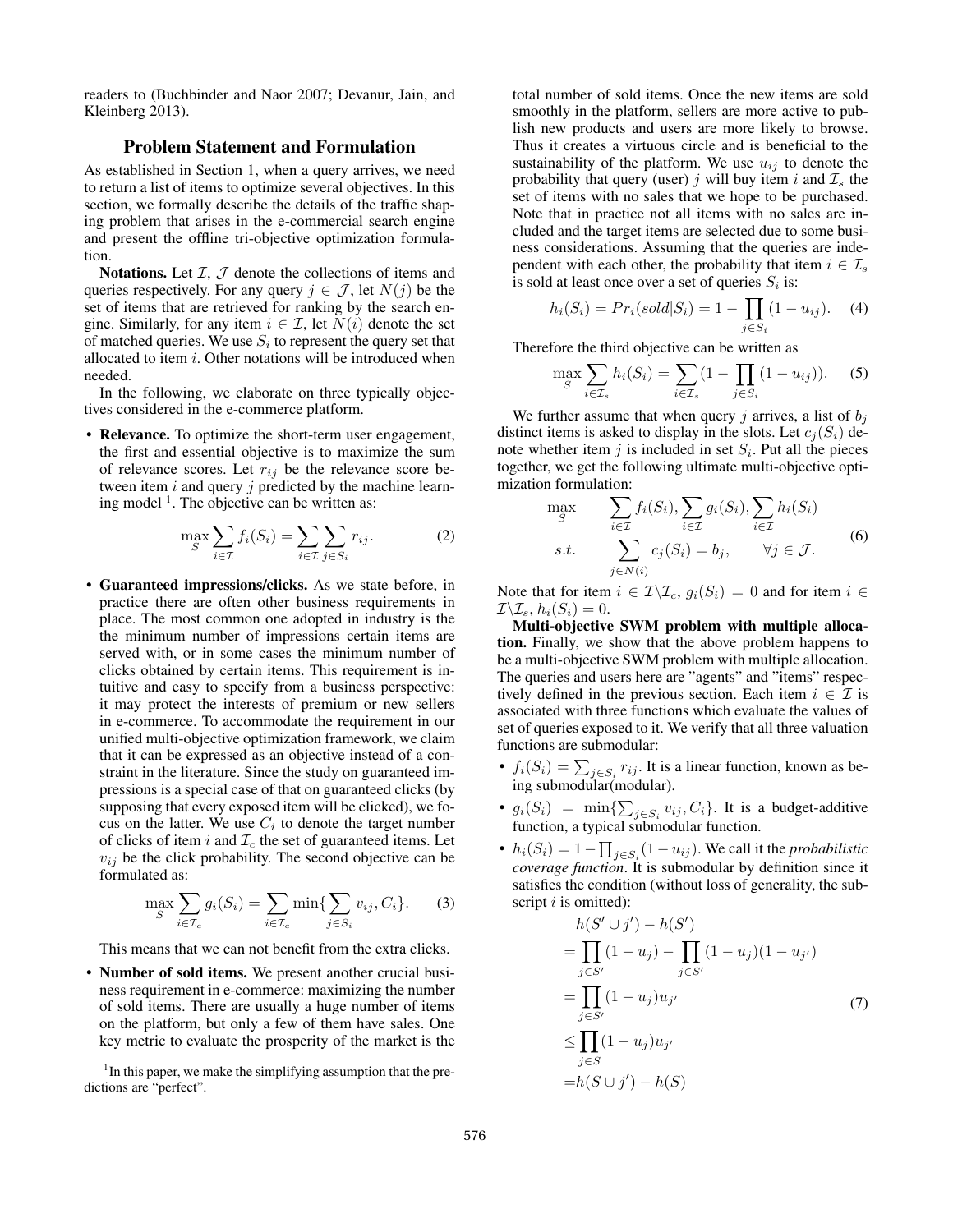where  $S \subseteq S'$  and  $j' \notin S' \backslash S$ .

Now the only distinction between our problem and the standard multi-objective SWM problem is that a query is allowed to allocate to multiple items in different slots since  $b_i > 1$  in most real-world cases. We will show in the subsequent section that the idea for dealing with the single slot setting remains in force by some slight modifications since the position bias and item mutual influence are beyond the scope of this paper.

## Traffic Splitting Algorithm

# Greedy Traffic Splitting Algorithm (GTSA)

To motivate our idea, we begin with the general multiobjective online SWM with multiple allocation (without considering the particularities of objective functions). The idea of the algorithm is simple but effective: we split the incoming traffic to optimize for different objectives respectively, and the optimization method here is the greedy algorithm which is widely adopted in the submodular optimization. The approach is called the Greedy Traffic Splitting Algorithm (GTSA) and its details are shown in Algorithm 1.

Algorithm 1: Greedy Traffic Splitting Algorithm **Input:**  $p_1, p_2, p_3 > 0$  with  $p_1 + p_2 + p_3 = 1$ . Output: Allocation plan. Initialize  $S_i = \emptyset$  for all  $i \in \mathcal{I}$ . while *query* j *arrives* do  $T = \emptyset$ . for  $k = 1$  to  $b_i$  do With probability  $p_1$ ,  $i^* = \arg \max_{i \in N(j) \setminus T} [f_i(S_i \cup j) - f_i(S_i)].$ With probability  $p_2$ ,  $i^* = \arg \max_{i \in N(j) \setminus T} [g_i(S_i \cup j) - g_i(S_i)].$ With probability  $p_3$ ,  $i^* = \arg \max_{i \in N(j) \setminus T} [h_i(S_i \cup j) - h_i(S_i)].$  $S_{i^*} = S_{i^*} \cup \{j\}.$  $T = T \cup \{i^*\}.$ end Display the items from set T. end

To obtain the theoretical guarantees of the algorithm, we consider the simplified *Probabilistic Greedy Algorithm* (PGA) as described in Lemma 1.

Lemma 1. *When a query arrives, pass it to the greedy algorithm for allocation in each slot with probability* p*, and leave it unmatched otherwise. This Probabilistic Greedy Al*gorithm (PGA) is  $\frac{p}{1+p}$ -competitive for the online SWM with *multiple allocation.*

*Proof.* Let  $A_i$  denote the query set that allocated to item i by the algorithm and thus  $w_i(A_i)$  is the actual cumulative gain of item i at the end of the algorithm. Similarly, let  $O_i$  be the query set that allocated to item  $i$  in the optimal solution. We use  $gain_i$  to represent the marginal gain by the algorithm

from allocating query j upon its arrival and  $\overline{gain}_j = \frac{gain_j}{b_j}$  $_{bj}$ the average gain. Note that  $\overline{gain}_j$  is a random variable, so the expected average marginal gain of allocating query  $i$  is  $p\mathbb{E}[\overline{gain}_j]$ . We first prove that the following key inequality holds for any  $i \in \mathcal{I}$  and  $j \in \mathcal{J}$ :

$$
\overline{gain}_j \ge w_i(A_i \cup j) - w_i(A_i). \tag{8}
$$

Let  $A_i^t$  denote the query set allocated to item i at iteration t (before query  $j$  arrives), thus by definition we obtain:

$$
\overline{gain}_j = \frac{1}{b_j} \sum_{k=1}^{b_j} w_{i_k}(A_{i_k}^t \cup j) - w_{i_k}(A_{i_k}^t). \tag{9}
$$

For the first case, suppose that  $i \notin \{i_1, i_2, ..., i_{b_j}\}$  (i.e. item i is not displayed to query j), then for any  $1 \leq k \leq b_j$ , we have:

$$
w_{i_k}(A_{i_k}^t \cup j) - w_{i_k}(A_{i_k}^t) \ge w_i(A_i^t \cup j) - w_i(A_i^t) \ge w_i(A_i \cup j) - w_i(A_i)
$$
 (10)

The first inequality follows since our algorithm is greedy and the second inequality follows from the submodularity. For the second case, suppose that  $i \in \{i_1, i_2, ..., i_{b_j}\}$ , in other words, item i and query j is matched by the algorithm ( $j \in$  $A_i$ ). This implies:

$$
w_i(A_i \cup j) - w_i(A_i) = 0.
$$
 (11)

Combining all of the above inequalities and equations, the key inequality (8) holds. By taking the expected value of both sides of inequality (8), we have:

$$
p\mathbb{E}[\overline{gain}_j] \ge \mathbb{E}[w_i(A_i \cup j) - w_i(A_i)]. \tag{12}
$$

Furthermore, we can establish the relationship between  $OPT$  and  $ALG$  by linearity of expectation:

$$
\mathbb{E}[ALG] = \sum_{i \in \mathcal{I}} \sum_{j \in O_i} p \mathbb{E}[gain_j]
$$
  
\n
$$
\geq \sum_{i \in \mathcal{I}} \sum_{j \in O_i} p \mathbb{E}[w_i(A_i \cup j) - w_i(A_i)]
$$
  
\n
$$
\geq \sum_{i \in \mathcal{I}} p \mathbb{E}[w_i(A_i \cup O_i) - w_i(A_i)]
$$
  
\n
$$
\geq \sum_{i \in \mathcal{I}} p \mathbb{E}[w_i(O_i) - w_i(A_i)]
$$
  
\n
$$
= p \mathbb{E}[OPT] - p \mathbb{E}[ALG]
$$

where the second inequality follows from the submodularity, and the last inequality from the monotonicity. Therefore we obtain the competitive ratio:

$$
\frac{\mathbb{E}[ALG]}{\mathbb{E}[OPT]} \ge \frac{p}{1+p}.\tag{14}
$$

$$
\qquad \qquad \Box
$$

The main theorem of this subsection follows immediately.

**Theorem 2.** *The GTSA is*  $(\frac{p_1}{1+p_1}, \frac{p_2}{1+p_2}, \frac{p_3}{1+p_3})$ *-competitive for the general tri-objective online SWM with multiple allocation, for any given*  $p_1, p_2, p_3$  *with*  $p_1 + p_2 + p_3 \leq 1$ *.*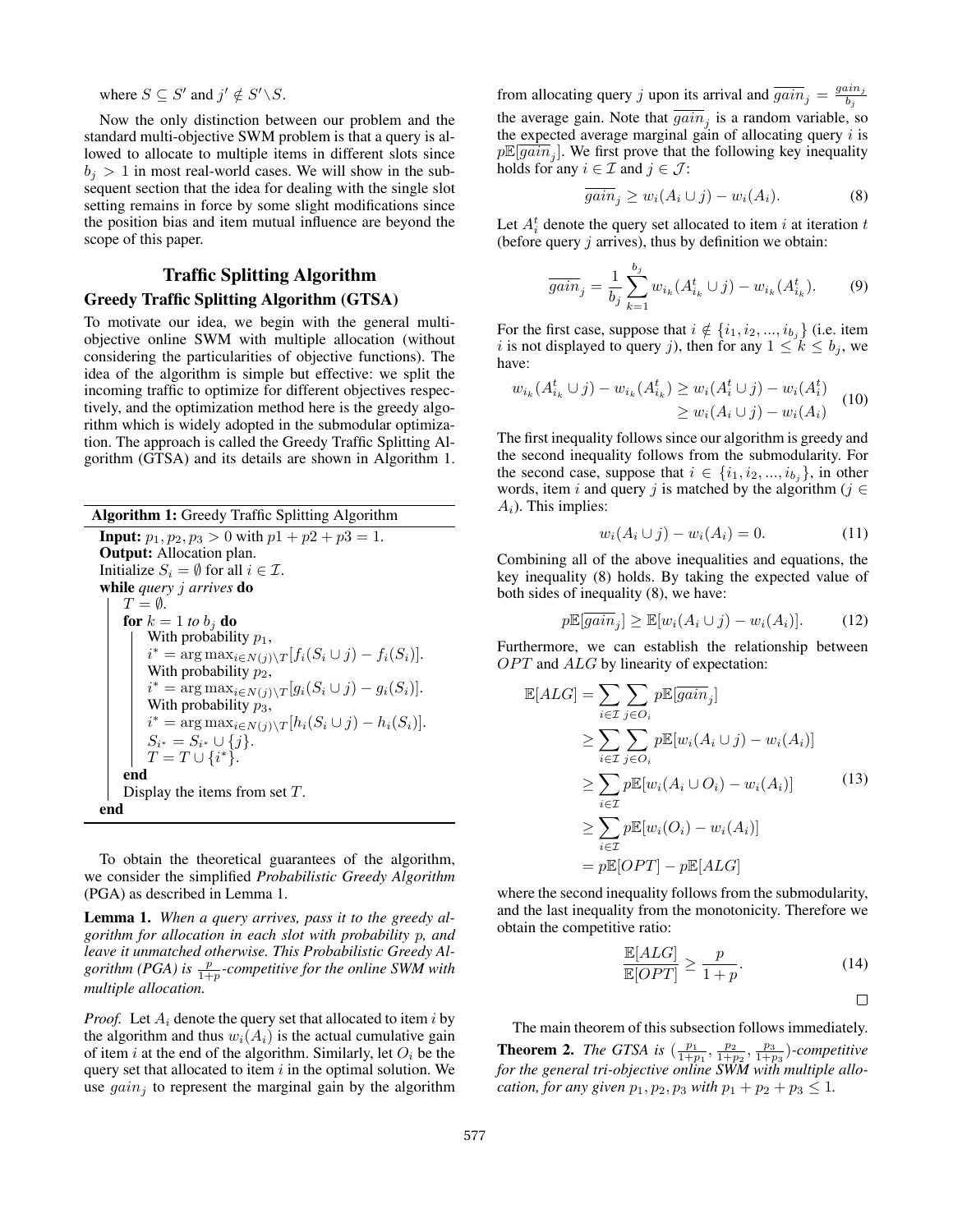#### Improved Traffic Splitting Algorithm (ITSA)

The GTSA can be further improved from both analysis and design, because the first and second objective functions in our problem are a little special. In the following, we first prove that the PGA is indeed better than  $\frac{1}{1+p}$ -competitive for the first objective (linear valuation functions) and then present a tailored-made algorithm for the second objective (budget-additive valuation functions).

#### Probabilistic Greedy Algorithm for the First Objective

Lemma 2. *When a query arrives, pass it to the greedy algorithm for allocation in each slot with probability* p*, and leave it unmatched otherwise. The Probabilistic Greedy Algorithm is* p*-competitive for the online SWM with multiple allocation and linear valuation functions.*

*Proof.* It is easy to verify that greedy is optimal for online SWM with linear valuation functions (even in the multiple allocation scenario), which implies:

$$
\mathbb{E}[ALG] = \sum_{i \in \mathcal{I}} \sum_{j \in O_i} p \mathbb{E}[\overline{gain}_j] \n= \sum_{i \in \mathcal{I}} p \mathbb{E}[f_i(O_i)] = p \mathbb{E}[OPT].
$$
\n(15)

Therefore, we obtain:

$$
\frac{\mathbb{E}[ALG]}{\mathbb{E}[OPT]} \ge p. \tag{16}
$$

 $\Box$ 

Probabilistic Balance Algorithm for The Second Objective To design a more smart algorithm for the second objective, we leverage the primal-dual framework which is widely used for the online optimization (as introduced in Section 2). We note the following configuration LP:

$$
\max_{x} \sum_{i,S} x_{iS} g_i(S)
$$
\n
$$
s.t. \sum_{S} x_{iS} \le 1, \quad \forall i \in \mathcal{I}
$$
\n
$$
\sum_{i \in N(j)} \sum_{S \ni j} px_{iS} \le b_j, \quad \forall j \in \mathcal{J}
$$
\n
$$
x_{iS} \ge 0, \quad \forall i \in I, j \in J
$$
\n
$$
(17)
$$

Lemma 3. *The optimal value to LP (17) is a valid upper bound of the expected gain achieved by the offline optimal solution.*

The proof of the above lemma is already quite standard (Bansal et al. 2012; Zhao et al. 2019). Note that it suffices to show that any allocation strategy satisfies the constraints of the LP (17) in expectation. Let  $\alpha_i$  and  $\beta_j$  be the associated dual variables, then the corresponding dual problem is:

$$
\min_{\alpha,\beta} \qquad \sum_{i \in \mathcal{I}} \alpha_i + \sum_{j \in \mathcal{J}} b_j \beta_j
$$
\n
$$
s.t. \qquad \alpha_i + p \sum_{j \in S} \beta_j \ge g_i(S), \qquad \forall i \in \mathcal{I}, S \qquad (18)
$$
\n
$$
\alpha \ge 0, \beta_j \ge 0, \qquad \forall i \in \mathcal{I}, j \in \mathcal{J}.
$$

Following the primal-dual framework, we design the *Probabilistic Balance Algorithm* (PBA) as shown in Algorithm 2.

| <b>Algorithm 2:</b> Probabilistic Balance Algorithm                                     |  |  |
|-----------------------------------------------------------------------------------------|--|--|
| Fix a non-decreasing function $\phi : [0, 1] \rightarrow [0, 1]$ ,                      |  |  |
| $0 < p \leq 1$ and $\Gamma > 0$ .                                                       |  |  |
| Let $y_i = \frac{\sum_{j \in S_i} v_{ij}}{C_i}$ denote the fraction of item <i>i</i> 's |  |  |
| capacity consumed.                                                                      |  |  |
| Initialize $\alpha_i = 0$ , $\beta_i = 0$ and $y_i = 0$ for all $i \in \mathcal{I}$ and |  |  |
| $j \in \mathcal{J}$ .                                                                   |  |  |
| while <i>query j arrives</i> do                                                         |  |  |
| $T = \emptyset$ .                                                                       |  |  |
| $T_{virtual} = \emptyset.$                                                              |  |  |
| for $k = 1$ to $b_j$ do                                                                 |  |  |
| $i^* = \arg \max_{i \in N(j) \setminus T_{virtual}} v_{ij} (1 - \phi(y_i)).$            |  |  |
| $T_{virtual} = T_{virtual} \cup \{i^*\}.$                                               |  |  |
| $\alpha_{i^*}$ is incremented by $v_{ij}\phi(y_{i^*})/\Gamma$ .                         |  |  |
| With probability $p$ :                                                                  |  |  |
| 1) $T = T \cup \{i^*\};$                                                                |  |  |
| 2) $y_{i^*} = y_{i^*} + v_{i^*j}/C_{i^*}.$                                              |  |  |
| end                                                                                     |  |  |
| $\beta_i = \max_{i \in T} v_{ij} (1 - \phi(y_i)) / \Gamma.$                             |  |  |
| Return item set $T$ for display.                                                        |  |  |
| end                                                                                     |  |  |

By choosing  $\phi$  and  $\Gamma$  carefully, we get the following lemma that provides the theoretical guarantee on the competitive ratio.

**Lemma 4.** *Set*  $\phi(y) = e^{\frac{1}{p}(y-1)}$  *and*  $\Gamma = p(1 - e^{-\frac{1}{p}})$ *, then the Probabilistic Balance Algorithm is* Γ*-competitive under the assumption that*  $\max_{i,j} \frac{\tilde{v}_{ij}}{C_i} \to 0$ *.* 

*Proof.* According to the principle of the primal-dual framework described in Section 2, we need to prove that  $\Delta P$  >  $\Gamma \Delta D$  and the dual is feasible. The former is easy to verify: at each iteration (when query j arrives), we have  $\Delta P =$  $\sum_{i \in T_{virtual}} v_{ij}$  and

$$
\Gamma \Delta D = \Gamma \sum_{i \in T_{virtual}} \Delta \alpha_i + b_j \beta_j = \Gamma \sum_{i \in T_{virtual}} (\Delta \alpha_i + \beta_j)
$$
  

$$
\leq \sum_{i \in T_{virtual}} v_{ij} (\phi(y_i) + 1 - \phi(y_i)) = \Delta P.
$$
 (19)

Then we only need to prove the feasibility of the dual. Since  $\frac{v_{ij}}{C_i} \to 0$  by assumption,  $\alpha_i$  can be approximated as:

$$
\alpha_i = C_i \int_0^{y_i} \phi(y) dy / \Gamma.
$$
 (20)

We have  $\beta_j = \max_{i \in T_{virtual}} v_{ij} (1 - \phi(y_i)) / \Gamma$ , thus  $\alpha_i+p\sum$ j∈S  $\beta_j \geq C_i \int^{y_i}$ 0  $\phi(y)dy/\Gamma + p\sum$ j∈S  $v_{ij}(1-\phi(y_i))/\Gamma$  $\geq \min\{\sum$ j∈S  $v_{ij}, C_i \} ( \int_{}^{y_i}$  $\oint_0 \phi(y) dy + p - p\phi(y_i)) / \Gamma.$ (21)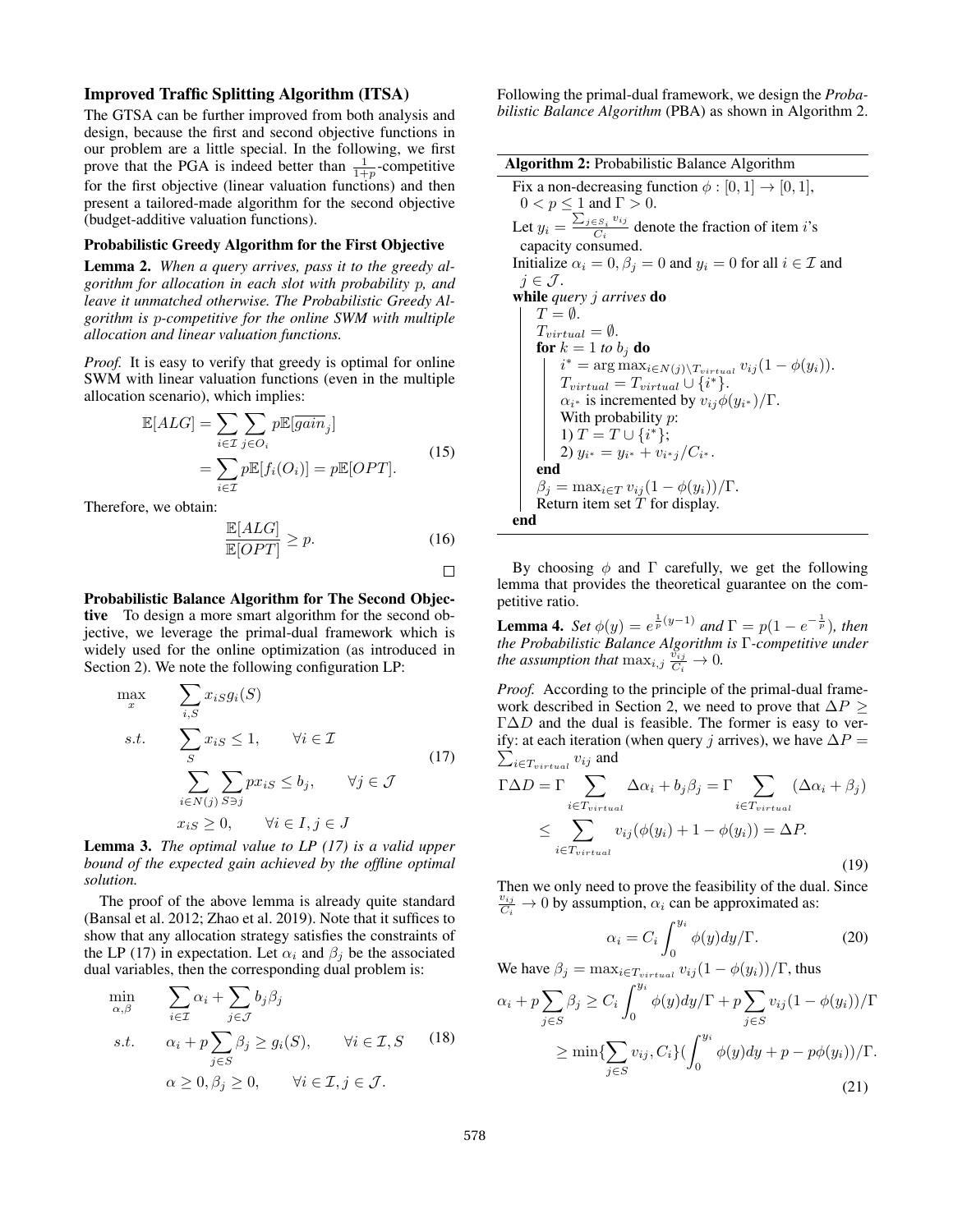Note that by setting  $\phi(y) = e^{\frac{1}{p}(y-1)}$  and  $\Gamma = p(1$  $e^{-\frac{1}{p}}$ ), we have the identical equation  $\left(\int_0^{y_i} \phi(y) dy + p - \right)$  $p\phi(y_i))/\Gamma = 1$  for any  $0 \le y_i \le 1$ . This indicates the feasibility of the dual problem and the algorithm is Γcompetitive.  $\Box$ 

Therefore, we can obtain the Improved Traffic Splitting Algorithm (ITSA) as shown in Algorithm 3 and Theorem 1 presented in Section 1 holds immediately. We also depict the competitive ratios on our three different objectives with respect to the value of p.

Algorithm 3: Improved Traffic Splitting Algorithm **Input:**  $p_1, p_2, p_3 > 0$  with  $p_1 + p_2 + p_3 = 1$ . Output: Allocation plan. Initialize  $S_i = \emptyset$  for all  $i \in \mathcal{I}$ . while *query* j *arrives* do  $T = \emptyset$ . for  $k = 1$  *to*  $b_i$  **do** With probability  $p_1$ ,  $i^* = \arg \max_{i \in N(j) \setminus T} [f_i(S_i \cup j) - f_i(S_i)].$ With probability  $p_2$ , pass the query to the PBA where  $b_j = 1$  and get  $i^* \in T_{virtual}$ . With probability  $p_3$ ,  $i^* = \arg \max_{i \in N(j) \setminus T} [h_i(S_i \cup j) - h_i(S_i)].$  $S_{i^*} = S_{i^*} \cup \{j\}.$  $T = T \cup \{i^*\}.$ end Display the items from set  $T$ . end



Figure 1: Competitive ratios on different valuation functions with respect to the value of  $p$ . The blue, orange and grey lines represent the competitive ratio of the linear function, budget-additive function and general submodular function (probabilistic coverage function) respectively.

## Experiments

To demonstrate the feasibility and effectiveness of our proposed method, we conduct a suite of experiments including offline simulation and online production A/B test.

# Offline Simulation

Synthetic Dataset To generate a synthetic dataset, we fix  $|\mathcal{I}| = 10,000$  and  $|\mathcal{J}| = 5,000$ . The items are divided into two parts: 2,000 mature items and 8,000 new items to approximately simulate the real environment. For each query  $i$ , 200 randomly sampled items are retrieved for ranking, and  $b_j$  is sampled from a uniform distribution  $U(3, 50)$ . For each item-query pair  $(i, j)$ , the relevance score  $r_{ij}$  is drawn from the beta distributions  $Beta(3, 2)$  and  $Beta(2, 3)$ ; the click probabilities are drawn from the uniform distributions  $U(0.1, 0.3)$  and  $U(0, 0.2)$ ; the conversion probabilities follow the uniform distributions  $U(0, 0.01)$  and  $U(0, 0.005)$  for mature and new items respectively. Then the purchase probability can be computed by multiplication of the click probability and conversion probability. We set  $|\mathcal{I}_c| = 1,000$  and  $|\mathcal{I}_s| = 1,000$ . The new items in  $\mathcal{I}_c$  are randomly sampled, and  $|\mathcal{I}_s|$  is composed of 500 mature items and 500 new items (different from items in  $\mathcal{I}_c$ ). The target numbers of clicks are 18 and 2 for mature and new items respectively.

Algorithm We compare three algorithms in the experiment. The first is the relevance-focused method in which we only optimize for a single objective: the sum of the relevance scores. The second is the GTSA, where we fix  $p_1 = 0.9$ since the relevance is always the fundamental goal in the search engine. To verify the influence of different values of p, we change the value of  $p_2$  from 0 to 0.1 with the step size 0.01 and  $p_3 = 1 - p_1 - p_2$ . The third one is the ITSA, the parameter settings are the same as that in the GTSA.



Figure 2: Comparison of the baseline and GTSA on three objectives. The relative performance is computed through the division of the objective function values of the GTSA over the baseline. The blue, orange and grey lines represent the relative performance of the sum of relevance scores, number of clicks on items in  $\mathcal{I}_c$  and number of sold items in  $\mathcal{I}_s$ respectively.

Results We take the relevance-focused method as the baseline, and focus on the relevance performance of the GTSA and ITSA compared to it. The result of the GTSA is shown in Figure 2. We can see that the performance of the relevance is always above 0.95 with only less than 5% drop in the relevance score. It is better than the strict competitive ratio 0.9 since the exposure of any item will contribute to the total relevance. As expected, the number of clicks of items in  $\mathcal{I}_c$  increase with  $p_2$  while the number of sold new items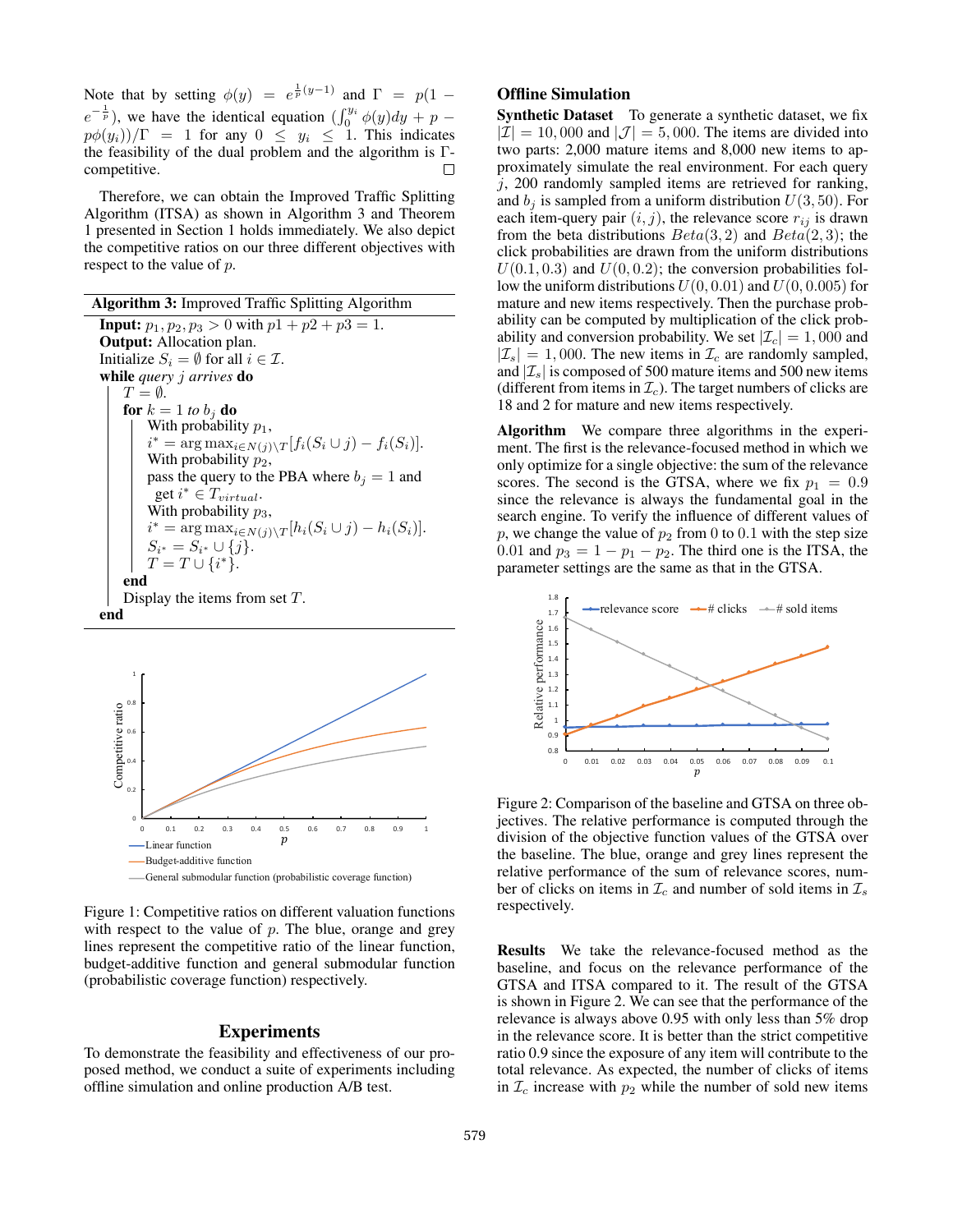

Figure 3: Comparison of the GTSA and ITSA on the second objective. The relative performance is computed through the division of the objective function values of the GTSA/ITSA over the baseline. The blue and orange lines represent the relative performance of the GTSA and ITSA respectively.

|                          | 50% Treatment<br>Experimental items | 50% Control<br>Experimental items |
|--------------------------|-------------------------------------|-----------------------------------|
| 50% Treatment<br>Queries | <b>B</b> 11                         | <b>B</b> <sub>12</sub>            |
| 50% Control<br>Queries   | <b>B21</b>                          | B22                               |

Table 1: An illustration of the A/B testing design.

in  $\mathcal{I}_s$  decreases with  $p_2$ . It is interesting to see that when  $p_2$  or  $p_3$  is near to zero, the corresponding performances are worse than the baseline. This is because the second and third objectives are totally conflicting (i.e. they are optimizing for disjoint items).

In addition, we compare the performance of the GTSA and ITSA in terms of the second objective since the other two are treated in the same way. The result is shown in Figure 3. We see that when  $p_2$  is small, they have the similar performance. As  $p_2$  becomes larger, the ITSA outperforms GTSA gradually. This is consistent with the comparison result of competitive ratios shown in Figure 1.

#### Online A/B Test

The method in this paper (ITSA) has been deployed on a large e-commerce search engine where about 20 million queries and 3 million exposed items involved every day. Besides maximizing the relevance, the platform hopes that more new items (20,000 items are selected) can be sold and some other specified items (20,000 items are selected) can get a certain number of impressions. We split the queries and experimental items equally into two groups respectively and the design of the A/B test is illustrated in table 1. "Treatment" means that we run our algorithm while "Control" means that we follow the traditional relevance-focused method. We set  $p_1 = 0.96, p_2 = 0.02, p_3 = 0.02$  and the experiment lasts for a week.

The comparison method is as follows:

• Impact on the relevance: comparing B11+B12 with B21

+ B22.

• Impact on the experimental items: comparing B11 + B21 with B12 + B22.

The results are reported as follows. In terms of the impact on the relevance, we focus on the page-view CTR in practice. The result shows that compared to the relevancefocused ranking, there is only 0.1% drop in the pageview CTR. However, a 3-fold reduction in underdelivery is achieved by our algorithm. Moreover, the number of new items sold in the treatment group is 15.6% more than that in the control group. The results exhibit the effectiveness and practicability of our method.

## Additional Related Work

In addition to the literature mentioned in the previous sections, there are many other related work in the generalized traffic shaping family. For example, besides the business requirements considered in this paper, some studies focus on the fairness in ranking (Biega, Gummadi, and Weikum 2018; Singh and Joachims 2018; Geyik, Ambler, and Kenthapadi 2019) or diversity issues (Devanur et al. 2016; Dickerson et al. 2019).

Another important concept in this paper is submodularity, especially the *submodular welfare maximization* (SWM) problem (Vondrák 2008). (Kapralov, Post, and Vondrák 2013) are the first to study the online version of SWM and show that the greedy algorithm is  $\frac{1}{2}$ -competitive and optimal in the adversarial setting. Recently, the result is improved to 0.5096-competitive under the random permutation assumption by (Korula, Mirrokni, and Zadimoghaddam 2018). The closest work to ours is that of (Esfandiari, Korula, and Mirrokni 2016). They investigate the bi-objective online submodular welfare maximization problem, but some important proofs are missing in their paper.

## **Conclusions**

Traffic shaping has attracted significant attention since the relevance-focused ranking fails to capture many realistic business requirements. We propose a unified framework from the aspect of multi-objective optimization for dealing with traffic shaping problem. The designed algorithm allows us to flexibly adjust the priorities of different objectives. It is robust with any traffic distributions and has rigorous theoretical guarantees. Our framework can naturally incorporate a wide range of application-driven requirements because in practice the agents' utilities always exhibit diminishing returns and multiple objectives are involved. Our work presents many interesting directions for future research. For example, which business requirements can be incorporated in our framework and which can not? Investigating our problem under the stochastic assumption by making use of the past knowledge can further improve the algorithm performance. We ignore the position bias and item mutual influence in this paper, but some studies show that such challenges can be also tackled with the help of submodular optimization (Devanur et al. 2016; Dickerson et al. 2019). We are interested in modeling these all together.